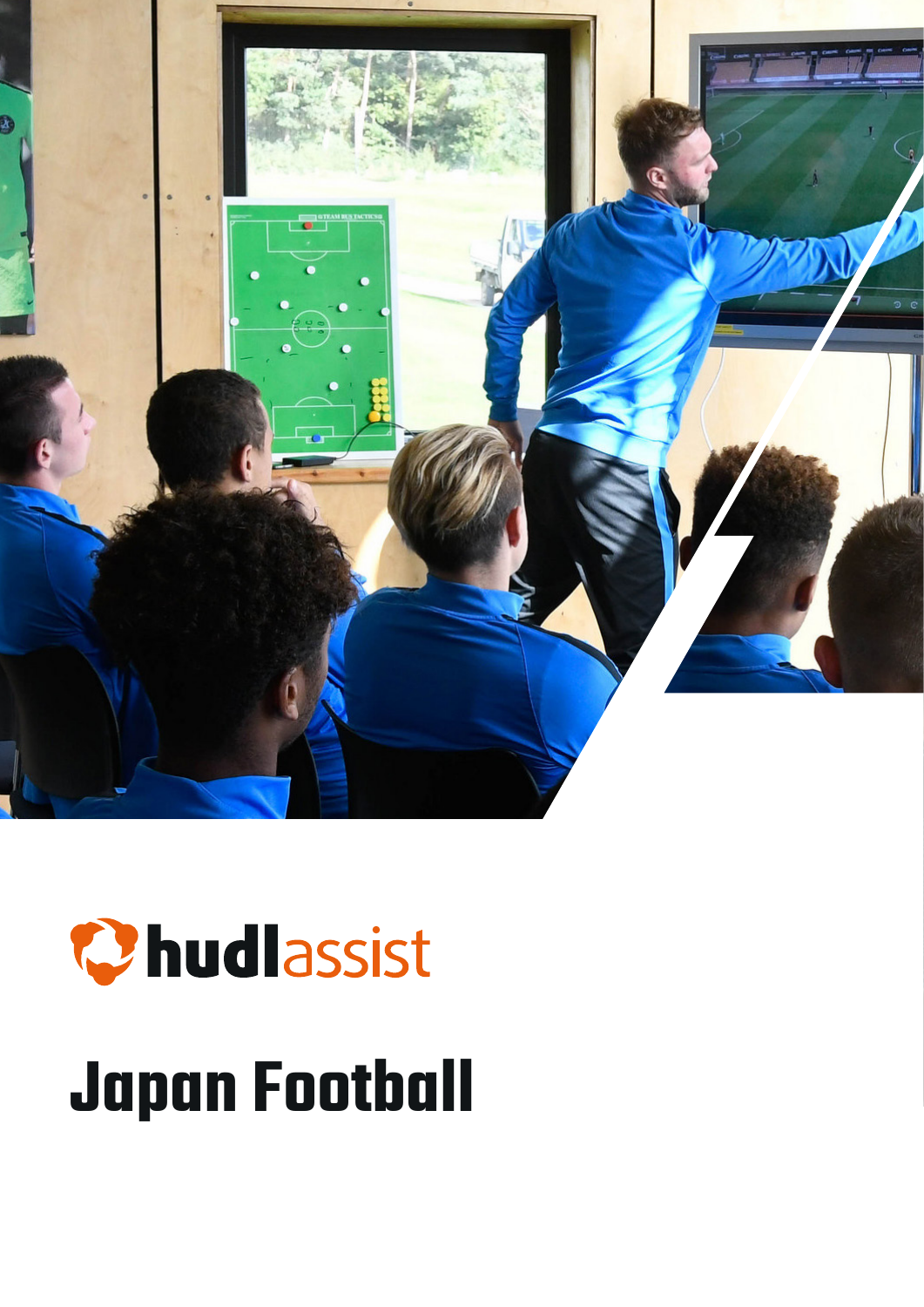### **Leave the stats to us.**

#### Submit your match.

Send us any match or opponent video with the click of a button.

#### Game break down.

Our experts break down the fundamental events within your games so you can layer your personalised analysis on top.

#### It's ready in 12-24 hours.

You'll be notified once your breakdown and reports are ready.

## **Stats we track.**

#### **Attacking**

Goals **Assists** Shots On/Off Target **Crosses** 

#### Set Pieces

**Corners** Free Kicks **Penalties** Throw-Ins

#### **Defending**

Blocked Shots Saved Shots

Passing

Team Pass Strings Pass Attempts Location by Thirds

#### **Possession**

Time of Possession Count of Possession Count of Transitions Possession Percentage

#### Player Stats

**Shots** Goals **Assists** Goalkeeper Distribution

#### **Infringements**

**Offside** Fouls

Sign up for an Unlimited Assist package. Send us all the matches you want, up to three per day.

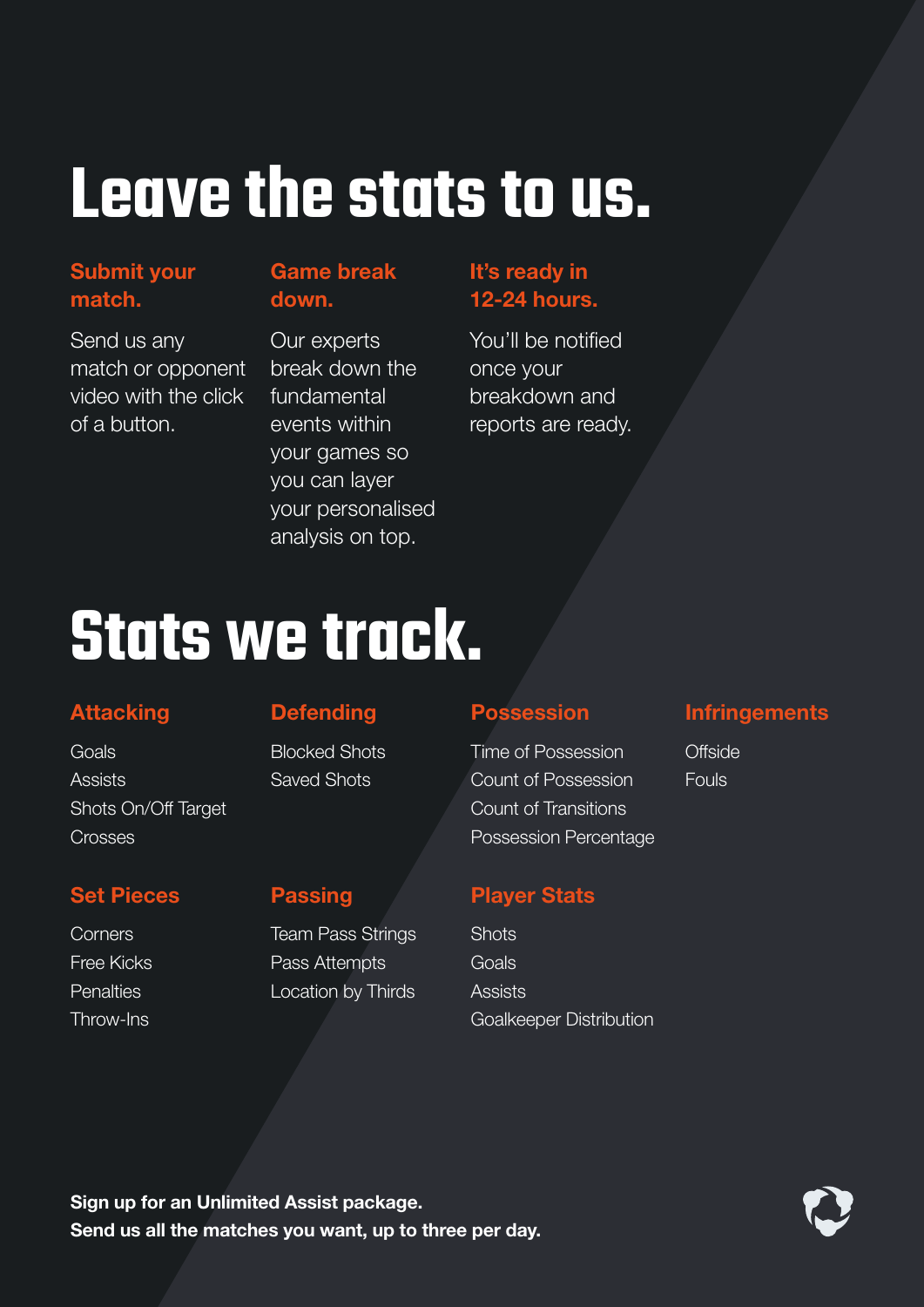### **Dig deeper with automated reports.**

Reports are automatically generated when stats are added to a match by a coach or Hudl Assist analysts.

#### 01 Goals

Use the stats that matter most to create goals to fuel your team. This report automatically updates for every match that's broken down, so you can see at a glance if your team succeeded.

#### 02 Stats

All sum data links directly to video, so you can quickly jump to the most important moments. Filter by player, match or season to analyse performance from every match.

#### 03 Trends

A visual representation of the highs and lows for each stat over the course of a season enabling you to adjust your plans as you go along.

#### 04 Box Score

Get a clear view of each match. This report includes stats for both teams, plus an in-depth look at passing stats, to paint a complete picture of the action.